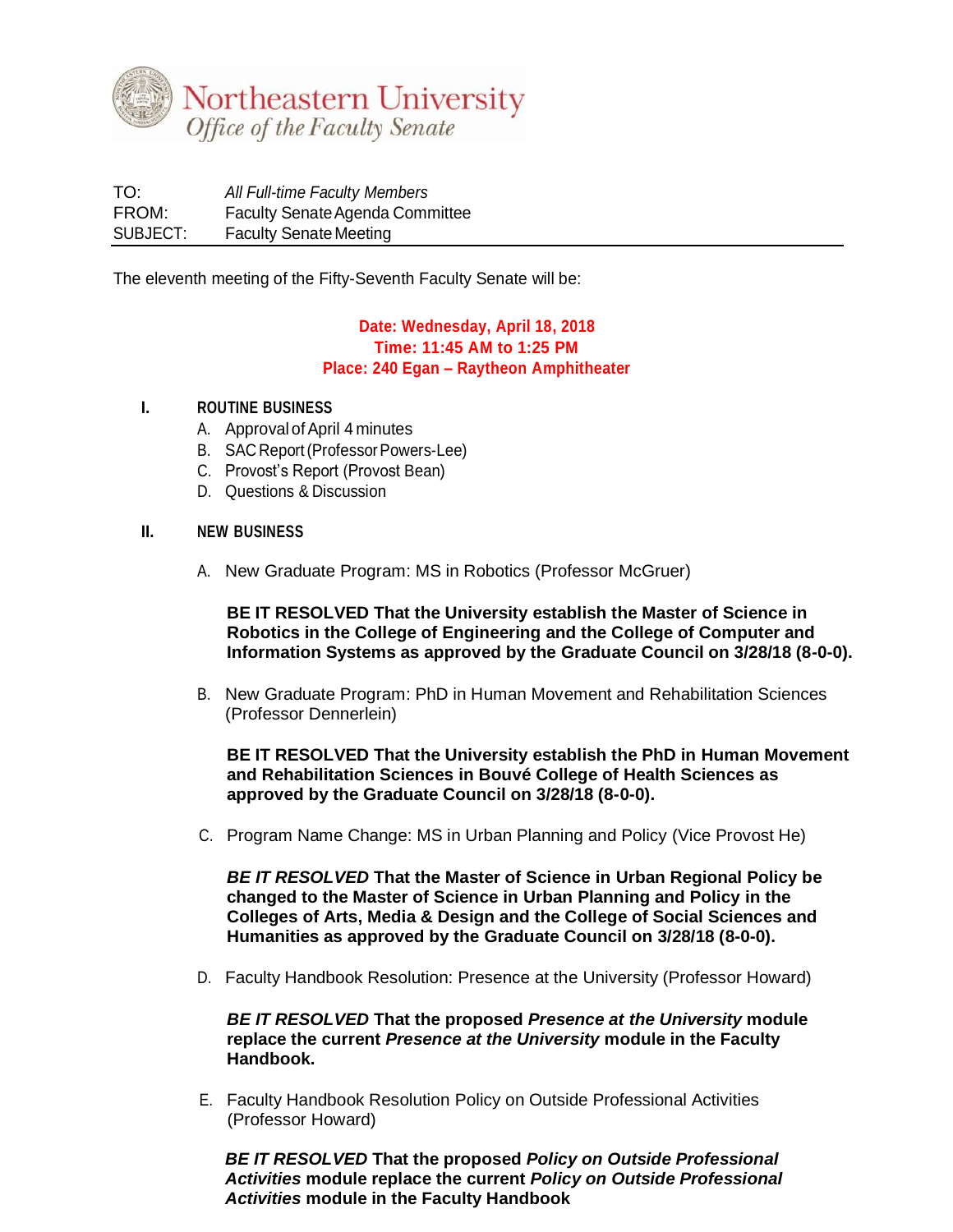- F. Report of the Senate Information Technology Policy Committee (Professor Brooks)
- G. ITPC Resolution #1 (Professor Brooks)

**WHEREAS the University administration is actively working to roll out a short-term software solution for grants management (Priority ONE), as well as a longer-term research management system with a significant software component (ePaws), and WHEREAS these initiatives are being led by ORAF, and WHEREAS integrated faculty and ITS involvement is essential for these and other software tools that impact faculty to effectively serve faculty needs,**

*BE IT RESOLVED* **that, as a matter of policy, ITPC, along with ITS, should have a formal role in decision-making process related to the design and delivery of ePaws and any other ongoing and future institutional software planning and rollout that will have a direct effect on teaching and research.**

H. ITPC Resolution #2 (Professor Brooks)

**WHEREAS the growth in size and diversity of research computing activities across Northeastern's Colleges requires more comprehensive and multi-pronged research computing support than is currently available, despite advances in recent years in ITS support for research computing,** 

*BE IT RESOLVED* **that ITPC and ITS should jointly develop a set of recommendations regarding IT services and staffing to broaden and deepen ITS support for research computing, and present the plan to the Senate by Dec 2018.**

I. ITPC Resolution #3 (Professor Brooks)

**WHEREAS ITS and the Provost's Office are in the midst of an outside consultant review of cloud storage architecture and planning across the University,** 

*BE IT RESOLVED* **that ITPC, ITS, and other relevant Senate committees should return in Fall 2018 to the 2016-2017 approved Senate resolution on backup, and the 2017-2018 charge to multiple standing committees to coordinate with ITS and other stakeholders to design a comprehensive backup/data storage plan for academic and research computing and develop an appropriate strategy to implement it.**

J. RPOC Resolution #1 (Professor McGruer)

*BE IT RESOLVED* **that Research Finance and Research Administration should jointly develop a set of recommendations regarding (a)**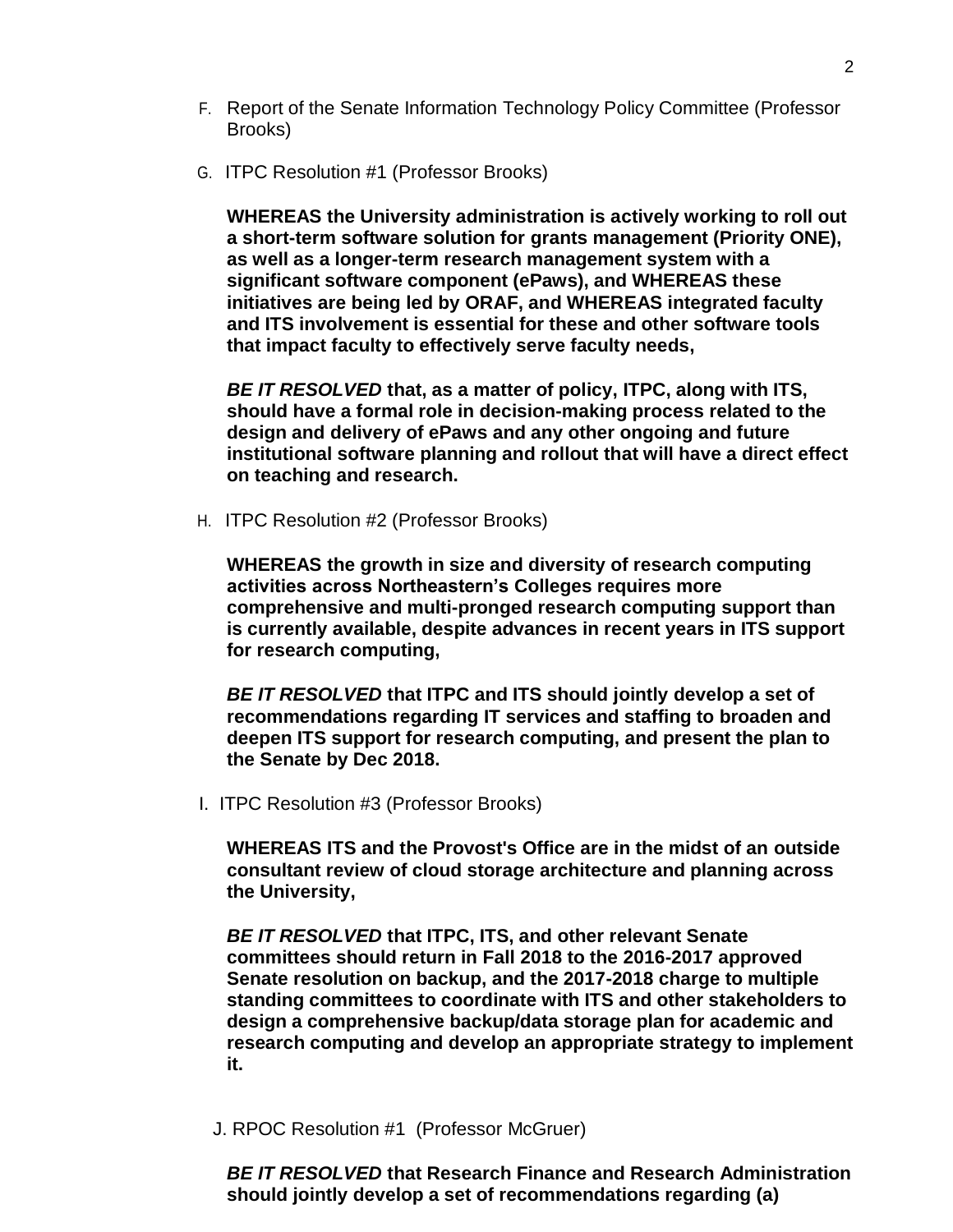**enhanced communication/synchronization between the two functions, (b) decreased turnover of personnel within ORAF, (c) plans for upgrading or replacing the outdated Banner system, and (d) facilitation of necessary personal interaction while maintaining the efficiency of the mandatory University Prior Approval Form, and present the plan to the Senate by Dec 2018.**

K. RPOC Resolution #2 (Professor McGruer)

*BE IT RESOLVED* **that it is the sense of the Faculty Senate that the 2018-19 Senate Agenda Committee should charge the Research Policy Oversight Committee to (a) undertake a study of the current process for university-level seed funding of faculty research with a focus on the priorities, expected outcomes, and actual outcomes, (b) undertake a study of the current mechanisms to foster facultymentored undergraduate research, and (c) make recommendations for both sets of processes.** 

*BE IT ALSO RESOLVED* **that it is the sense of the Faculty Senate that the 2018-19 Senate Agenda Committee should charge the Faculty Development Committee to undertake a study of the practices and procedures related to course buyout using overhead return funds and make recommendations.**

L. EAPC Resolution #1 (Professor Barczak)

*BE IT RESOLVED* **that students pursuing combined majors be provided access to academic and co-op advisors and to ongoing communication regarding opportunities for both areas of their combined degrees.** 

*BE IT FURTHER RESOLVED* **that prospective student Welcome Days, Open Houses and new student Orientations provide access to information, staff, faculty, and students relevant to both areas of their intended combined degrees.** 

*BE IT FURTHER RESOLVED* **that, when students have a choice of "home" college for combined degrees, clear communication is provided about the distinctions between services and opportunities in the participating colleges.**

M. EAPC Resolution #2 (Professor Barczak)

**Whereas Northeastern students increasingly customize their plans of study,**

**BE IT RESOLVED that a software platform (e.g.,** *DegreeWorks***, already in use by CPS) be implemented that permits students to create, visualize and save multi-year course planning and "what if" scenarios, allowing access to these plans across Colleges by academic advisors, co-op advisors, and faculty mentors.**